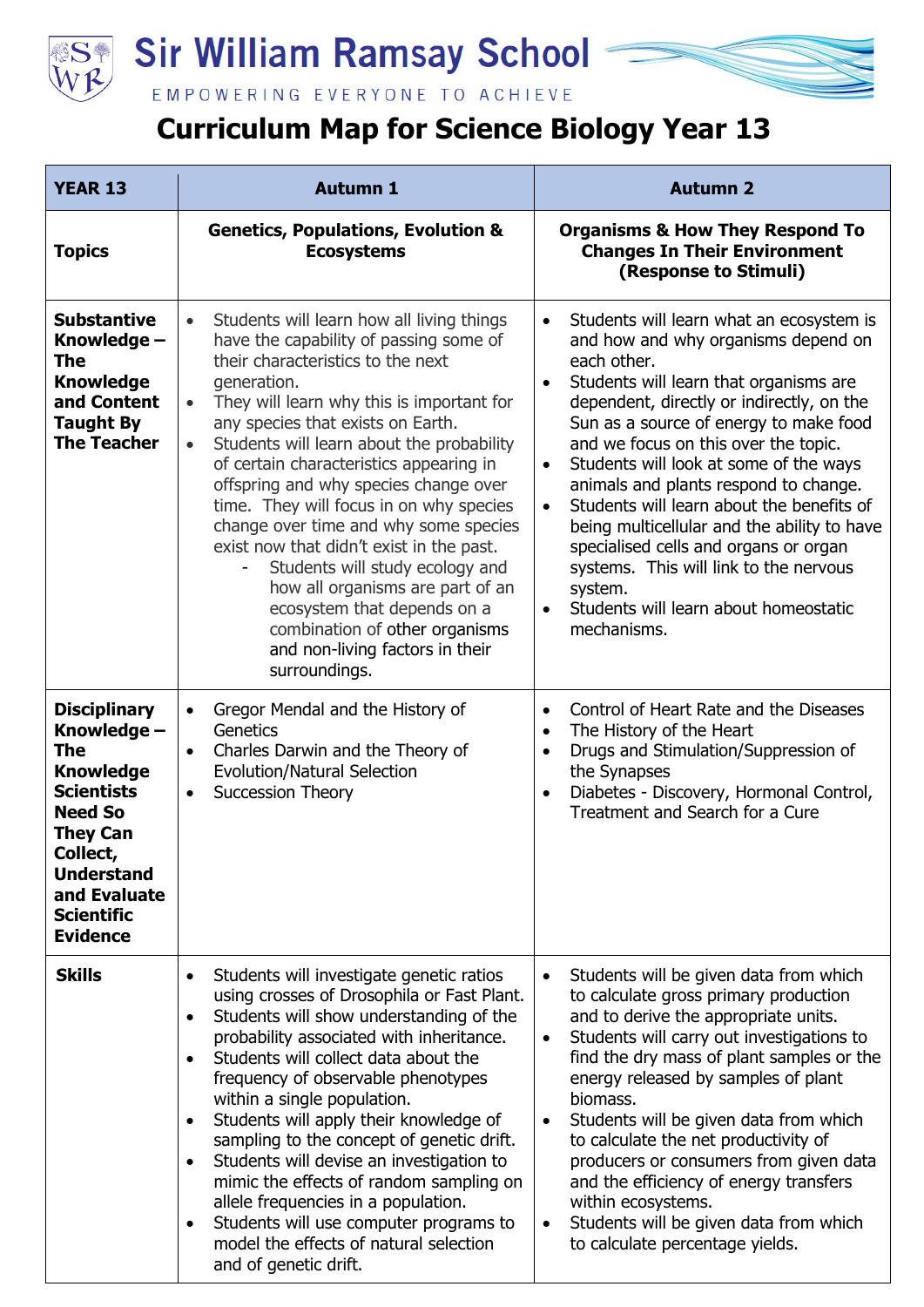|                                                    | Students will use turbidity measurements<br>$\bullet$<br>to investigate the growth rate of a broth<br>culture of microorganisms.                                                                                                                                              | Students will devise investigations into<br>$\bullet$<br>the effect of named minerals on plant<br>growth.<br>Students will design and carry out<br>$\bullet$<br>investigations into the effects of<br>indoleacetic acid on root growth in<br>seedlings.                                                              |
|----------------------------------------------------|-------------------------------------------------------------------------------------------------------------------------------------------------------------------------------------------------------------------------------------------------------------------------------|----------------------------------------------------------------------------------------------------------------------------------------------------------------------------------------------------------------------------------------------------------------------------------------------------------------------|
| <b>Links To</b><br><b>Prior</b><br><b>Learning</b> | Monohybrid Inheritance - introduced and<br>$\bullet$<br>developed throughout Years 7 to 11.<br>Natural Selection - introduced and<br>$\bullet$<br>developed throughout Years 7 to 11.<br>Populations in Ecosystems - topic<br>covered and introduced in GCSE ecology<br>unit. | Food Chains and Webs - Year 7.<br>$\bullet$<br>Reflexes and Receptors - introduced at<br>$\bullet$<br>GCSE level.<br>Nerve Coordination - introduced at<br>$\bullet$<br>GCSE, synapses covered in GCSE Biology<br>only.<br>Homeostasis and Control - introduced at<br>$\bullet$<br>GCSE both in Combined and Triple. |
| Literacy/<br><b>Numeracy</b>                       | Numeracy - Phenotypic Ratios,<br>$\bullet$<br>Probability and Inheritance, Chi Squared<br>Tests and Hardy Weinberg                                                                                                                                                            | Numeracy - Calculating Gross Primary<br>$\bullet$<br>Production, Net Primary Production<br>Calculations, Percentage Yield and<br><b>Cardiac Output Calculations</b>                                                                                                                                                  |
| <b>Cross</b><br><b>Curricular</b>                  | History - Medicine Through Time<br>$\bullet$<br>Geography - Natural Selection<br>$\bullet$<br>Philosophy & Ethics - Link Between<br>$\bullet$<br><b>Evolution and Creationism</b>                                                                                             | PE - Reflexes and Muscle Control<br>$\bullet$<br>PSHE - Healthy Diet and Diabetes<br>$\bullet$<br>PE - Skeletal Muscle Control<br>$\bullet$                                                                                                                                                                          |
| <b>Assessment</b>                                  | Genetics, Populations, Evolution and<br>$\bullet$<br><b>Ecosystems Assessment</b>                                                                                                                                                                                             | Organisms Respond to Changes in their<br>$\bullet$<br><b>Environment Assessment</b>                                                                                                                                                                                                                                  |

| <b>YEAR 13</b>                                                                                                                                                                                                          | Spring 1 & 2<br><b>Summer 1</b>                                                                                                                                                                                                                                                                                                                                                                                                                                                                        |
|-------------------------------------------------------------------------------------------------------------------------------------------------------------------------------------------------------------------------|--------------------------------------------------------------------------------------------------------------------------------------------------------------------------------------------------------------------------------------------------------------------------------------------------------------------------------------------------------------------------------------------------------------------------------------------------------------------------------------------------------|
| <b>Topics</b>                                                                                                                                                                                                           | <b>Gene Expression and Recombinant DNA Technology</b>                                                                                                                                                                                                                                                                                                                                                                                                                                                  |
| <b>Substantive</b><br>Knowledge -<br>The<br><b>Knowledge</b><br>and Content<br><b>Taught By</b><br><b>The Teacher</b>                                                                                                   | Students will learn about gene expression and that if DNA controls the functions of a<br>$\bullet$<br>cell and all the cells in your body have the same DNA, then how can these cells have<br>different functions? What could cause one of these cells to become cancerous?<br>Students will learn about recombinant DNA technology. They will learn about the uses<br>$\bullet$<br>of this technology in medicine (understanding more about how the genome works) and<br>in improved food production. |
| <b>Disciplinary</b><br>Knowledge -<br><b>The</b><br><b>Knowledge</b><br><b>Scientists</b><br><b>Need So</b><br><b>They Can</b><br>Collect,<br><b>Understand</b><br>and Evaluate<br><b>Scientific</b><br><b>Evidence</b> | Development of gene expression study and cancer.<br>$\bullet$<br>Development of epigenetics and the impact on society.<br>$\bullet$<br>Recombinant DNA technology and the link to vaccines/treatments for diseases.<br>$\bullet$<br>Genetic counselling and screening - history, morals and ethical considerations.                                                                                                                                                                                    |